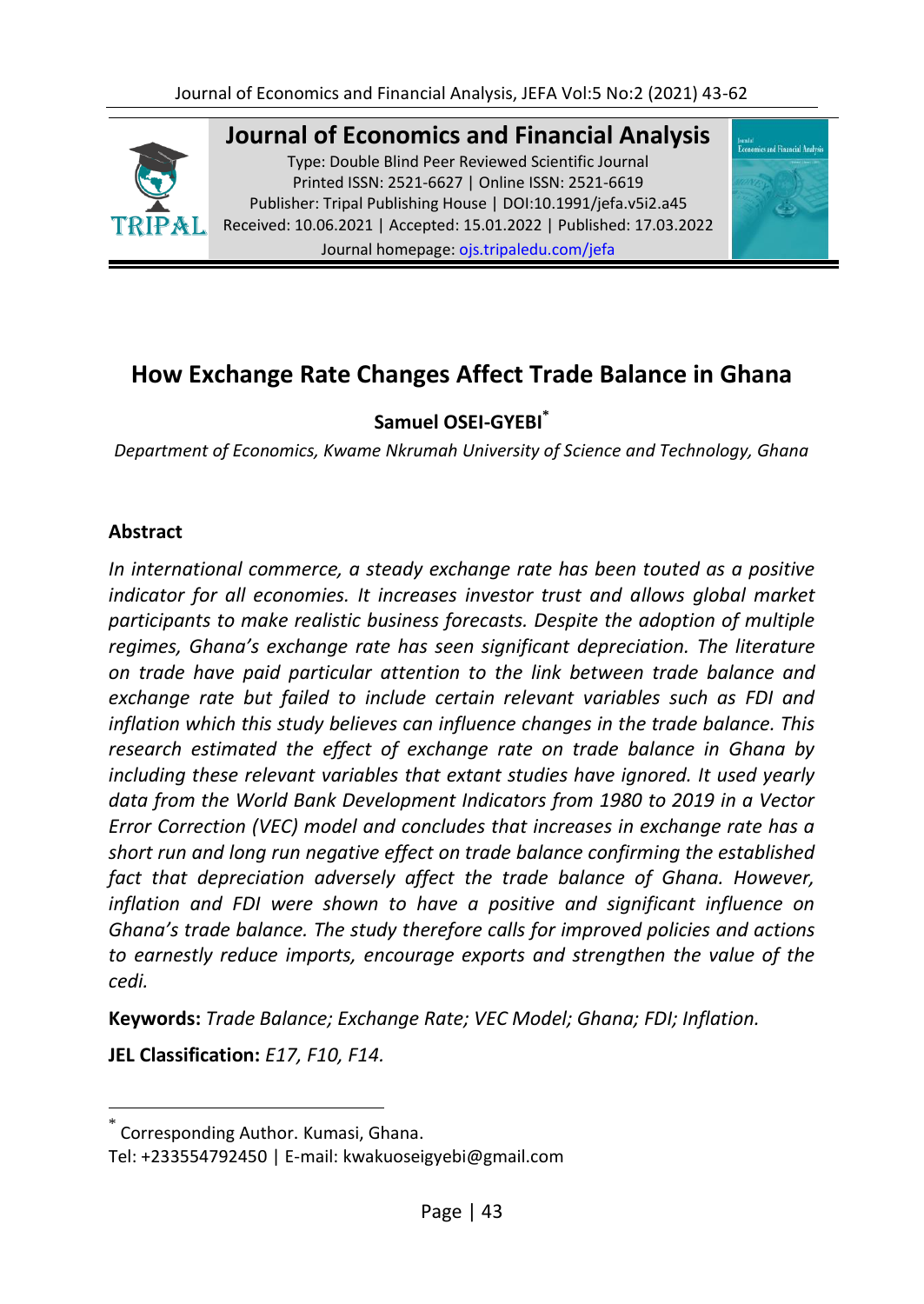# **1. Introduction**

External trade represents a considerable aspect of every economy and it is one of the major indicators' economists consider in measuring a country's performance. Trade involves the sale and purchase of goods and services among countries. Adam Smith advocated for countries to concentrate on the production and export of goods in which they had an absolute advantage and import goods in which they had an absolute disadvantage (Schumacher, 2012). David Ricardo advanced the idea by suggesting that nations can still trade even if they had a comparative advantage in the production of a particular good (Bernhofen and Bown, 2018). In all, trade increases the total volume of goods available in the world, ensure efficient utilization of resources and allow the transfer of essential goods to countries without the ability to produce them on their own (Schumacher, 2012).

Trade's contribution to Ghana's GDP cannot be overlooked. World Bank's development indicators showed that trade contributed 71.68% to Ghana's GDP in 2018. According to Sharifi-Renani and Mirfatah (2012), trade is significant for any country that desires growth and development because it expands their market size and makes available goods that are not produced in the local economy. For any country to have favorable trade balance, there is the need to devote attention to an important factor like exchange rate. Ghana's trade is mostly dominated by imports and hence volatilities in exchange rate affects its trade with other countries. Exchange rate is precisely stated as the price of one currency in terms of another. Technically, it is defined as how many units of currencies of a certain country can be exchanged for a unit of another currency (Raza et al., 2013).

Globalization and advancement in technology has made external trade more imperative than before and underscores the need for developing countries to maximize their gains through trade. World Bank (2017) data revealed that international trade as a percentage share of world GDP increased from a meager 12% in 1960 to about 30% by the end of 2015. The global quantity of goods and services exported stood at 2.34 trillion USD as at 2016. This depicts the growing importance of trade and the potential it holds for country's growth through access to larger global markets and transfer of essential knowledge and expertise for domestic firms. Consumers also enjoy variety of goods and services which enhances their welfare.

Ghana as a developing country is faced with limited production capacity and hence depend greatly on trade. According to the World Integrated Trade Solution, Ghana imported US \$11,880 million worth of goods and services in 2018. This represents 31.2% increase in the country's import from US \$9,058 million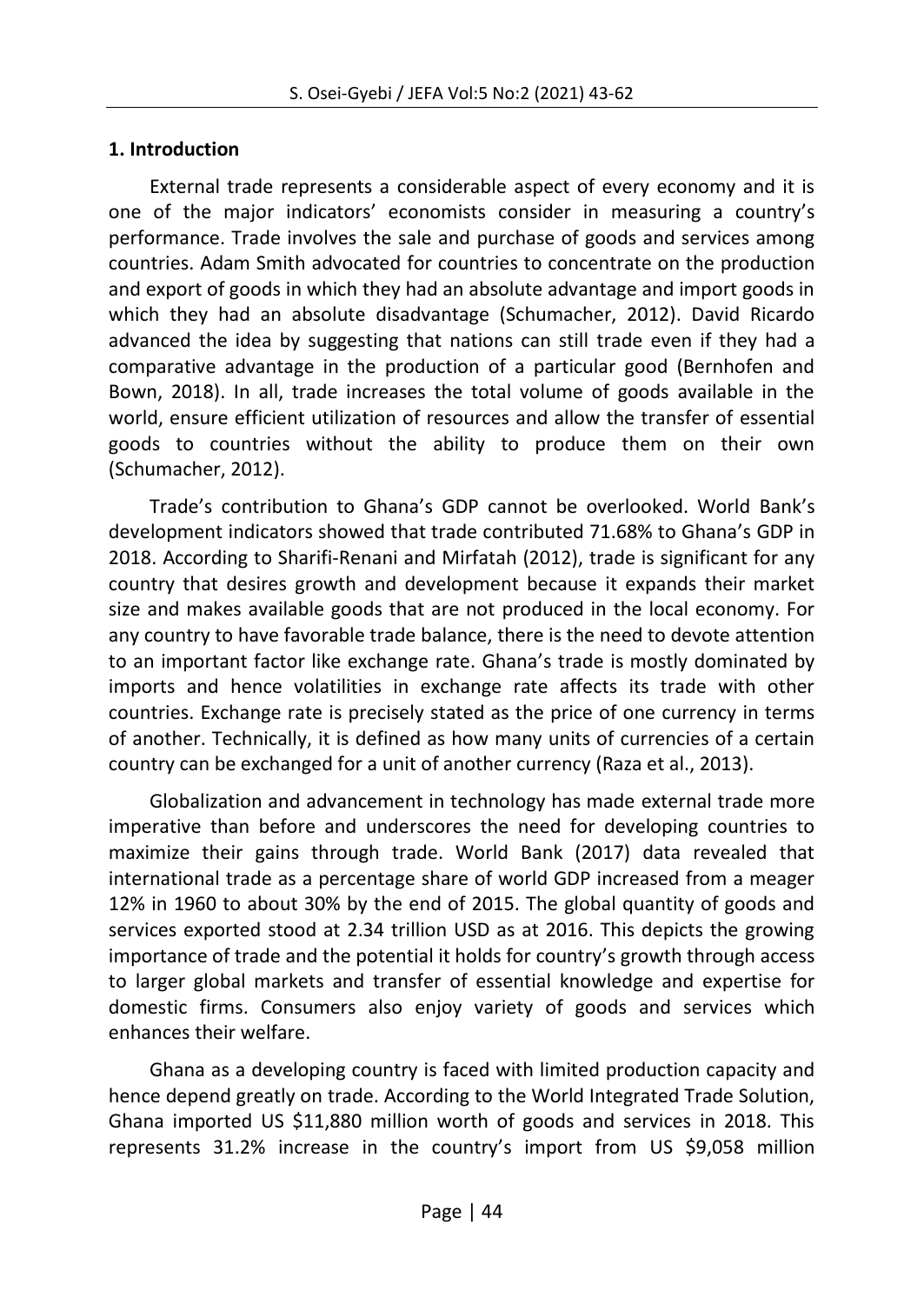recorded in 2008. This highlights the country's excessive dependence on goods and services from abroad. As a matter of fact, this inordinate taste for foreign goods and services has been cited as a major factor that contributes to a fall in the value of the cedi (Arthur, 2010).

In recent years, the cedi has depreciated against other currencies like the US dollar. Even though in 2007 Ghana undertook a redenomination exercise, not much has improved in terms of the performance of the cedi as it continues to decline in relative value. This exercise saw the Ghanaian cedi exchanging for the United States' dollar at GHS 0.9599 to 1 USD. However, as at June 2021, the exchange rate had deteriorated to GHS 5.79 to 1 USD showing depreciation of over 500% percent over the period (Bank of Ghana, 2021).

Although Ghana underwent major economic reform policies like the Structural Adjustment Program (SAP) to enhance the fundamental underpinning of the economy, the cedi still performs poorly against major currencies like the United States dollar. The increase in Ghana's rate of exchange in recent times has largely been attributed to strong performance of the United States' economy, pricing of real estate's properties and the increase in the demand for imported secondary goods (Alagidede and Ibrahim, 2017). Many governments over the years have had to grapple with the problems that depreciation of Ghana's exchange rate bring.

Cote (1994) and Mckenzie (1999) in their separate papers to a large extent established that the impact of increases in exchange rate volatilities on trade differ based on assumptions and models of the analyses. For the case of Ghana, what has become the norm is depreciation of the cedi which in turn permeate every sector of the economy. This has damning consequences on the average consumer and the economy as a whole considering the fact that the country virtually imports everything. These consequences include depletion of foreign exchange, reduction in purchasing power of consumers of foreign goods, reduces investment capacity of firms, inflation and discourage investors from investing in assets denominated in local currencies (Raza et al., 2013).

Extensive search of literature shows that the relationship between exchange rate and trade balance has received considerable attention. In Ghana, Bhattarai and Armah (2013) investigated the effect of real rate of exchange by fixing two models for imports and exports. Their findings focused on the elasticities of export and import demand without estimating the effect of real rate of exchange on trade balance. Anning et al. (2015), Iyke and Ho (2017) and Akoto and Sakyi (2019) corrected this by regressing trade balance on real exchange rate and other relevant variables.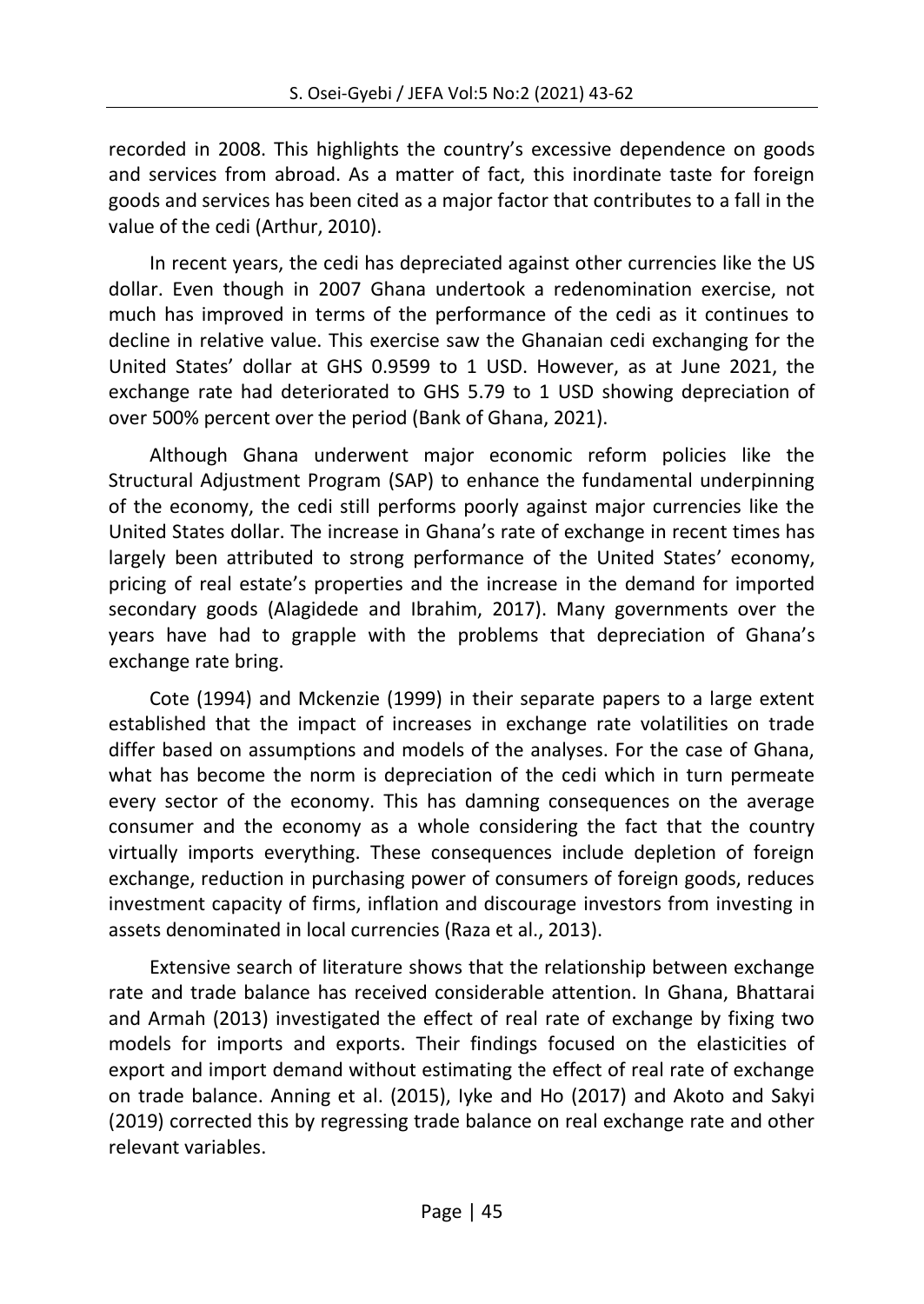While these studies provided recent evidence on the effect of real rate of exchange on Ghana's balance of trade, they failed to include foreign direct investment (FDI) and inflation which can influence movements in the balance of trade of Ghana. Inflation is regarded as a major factor that influence the demand for both domestic and foreign goods (Raza et al., 2013) and ultimately has the potential to explain changes in Ghana's trade balance. Alagidede and Ibrahim (2017) noted FDI as a pointer that shows a country's level of integration with the global finance markets. Anoke et al. (2016) also found FDI to improve Nigeria's trade balance and it is therefore important to find out if Ghana's trade balance can also be improved with an improvement in the inflow of FDI. Alagidede and Ibrahim (2017) included inflation and FDI but their study used economic growth instead of trade balance as the dependent variable. It is therefore prudent to find out the effect of exchange rate on trade balance in Ghana especially with the inclusion of these important variables which past studies ignored. This will provide new and needed insights on how the Ghanaian cedi can be stabilized to improve the fortunes of the economy. The objective of this paper is twofold; first it estimates the effect of exchange rate increases on Ghana's trade balance; second it estimates the effect of other factors that determine trade balance in Ghana.

The reminder of this paper is organized as follows. Section two reviews the relevant literature on theories and empirical studies as far as trade balance and exchange rate changes is concerned. The next section outlines the methodology adopted by the study whiles section four presents empirical results and its discussions. The paper is concluded in section five by presenting summary of findings, conclusions and some policy recommendations.

# **2. Literature Review**

### **2.1. Theoretical Literature**

Mercantilism is perhaps the oldest economic theory that sought to explain the exchange of goods and services among countries. Under this system of trade, the purchase of goods from one country simply means the transfer of gold from the buyer to the seller while sales represent the exact opposite. Mercantilism was therefore referred to as bullionism since countries resort to policies that will maximize their exports and restrict imports in order to bring in more gold while retaining their gold reserves (List, 1916). The motive of mercantilists has evolved over time but its basic idea remained unchanged. Countries still use restrictions to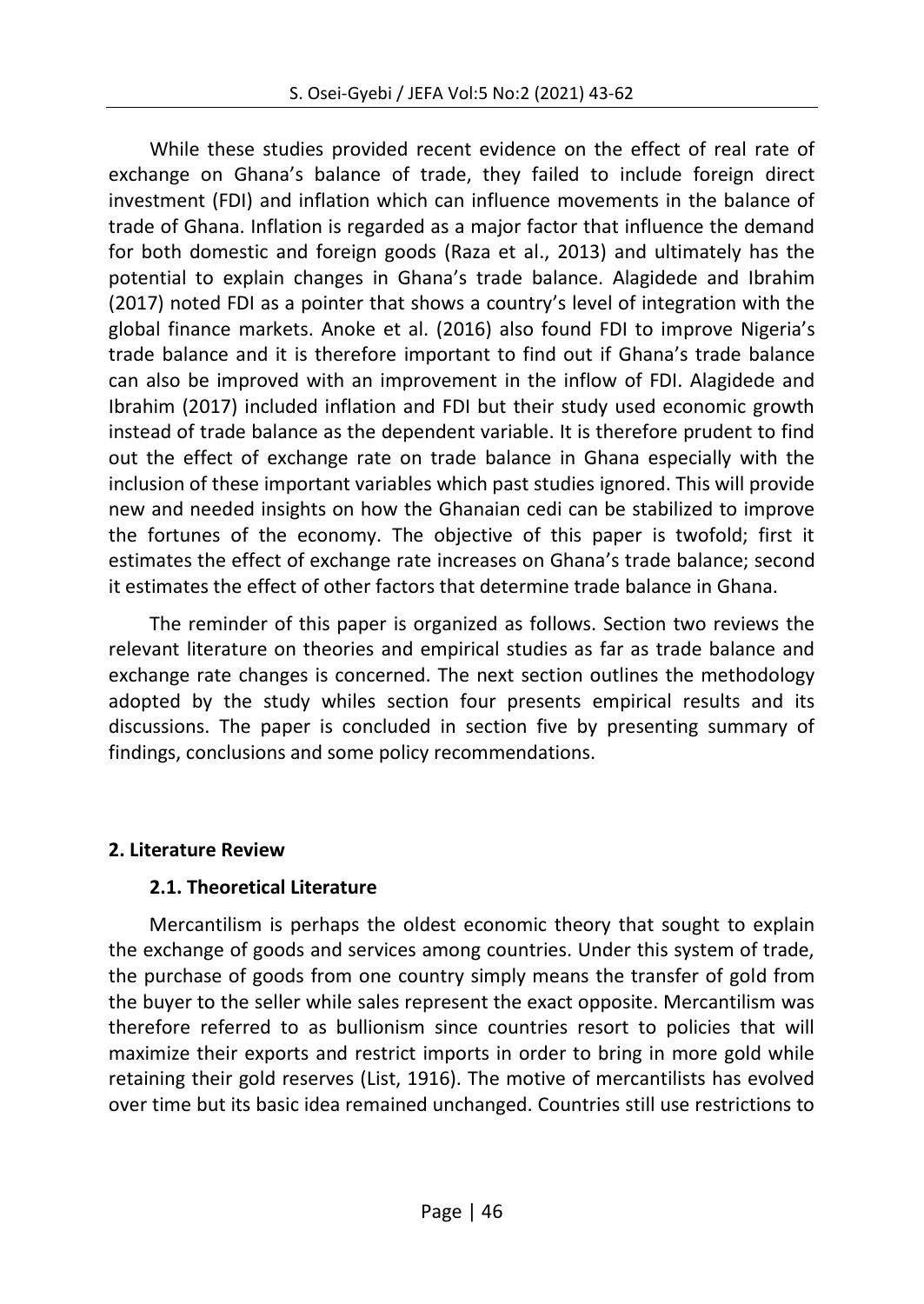reduce imports and embark on policies to encourage domestic production and exports.

Adam Smith's theory of absolute advantage suggests a mutually beneficial path for nations to trade among themselves. This theory implies a country has an absolute advantage over its trade partner if it produces the same good at a lower cost than the other nation (Hong, 1984). This means such a country has a higher productivity in the production of that particular good relative to the other country. On the other hand, it has an absolute disadvantage if it produces that good at a higher cost relative to the other country. The theory of absolute disadvantage by Smith suggests that a country must have an absolute advantage in the production of at least one good for mutually beneficial trade to occur. This however received criticism because it means countries without an absolute advantage in the production of any good cannot gain from international trade (Hong, 1984).

David Ricardo's comparative advantage is considered more conclusive than the theory of absolute advantage by Adam Smith as it explained how countries without an absolute advantage in any traded commodity can still benefit from international trade (Hong, 1984). The theory suggests that a nation has a comparative advantage in trade if it produces a commodity at a lower opportunity cost relative to the other country although it has absolute advantage in none of the goods in trade. It means that country give up less compared with its counterparts to produce the same commodity. This allows that country to be more productive and efficient than the other country in the production of that particular commodity (Bernhofen, 2018).

The Marshall Lerner condition assumes variations in exchange rate as the only drivers of change in the exports and imports of a country. It also assumes constant prices of both domestic and foreign goods in each country for its analysis. The condition suggests a direct change in the country's export while an opposite change occur in the country's imports when there is a change in the rate of exchange of that country. As defined before, a rise in the rate of exchange means depreciation and this will lead to an increase in the country's exports whereas the country's imports declines. For an import driven economy like Ghana which have to pay a higher import bill and get paid lower for their export, the indirect effect of depreciation on balance of trade tend to be bigger than the direct effect (Davidson, 2009). Essentially, an increase in exchange rate stimulate exports while it discourages the import of goods and services. This stem from the fact that depreciation increases the real income of foreigners while it reduces that of domestic consumers of foreign goods. Exports therefore increase as they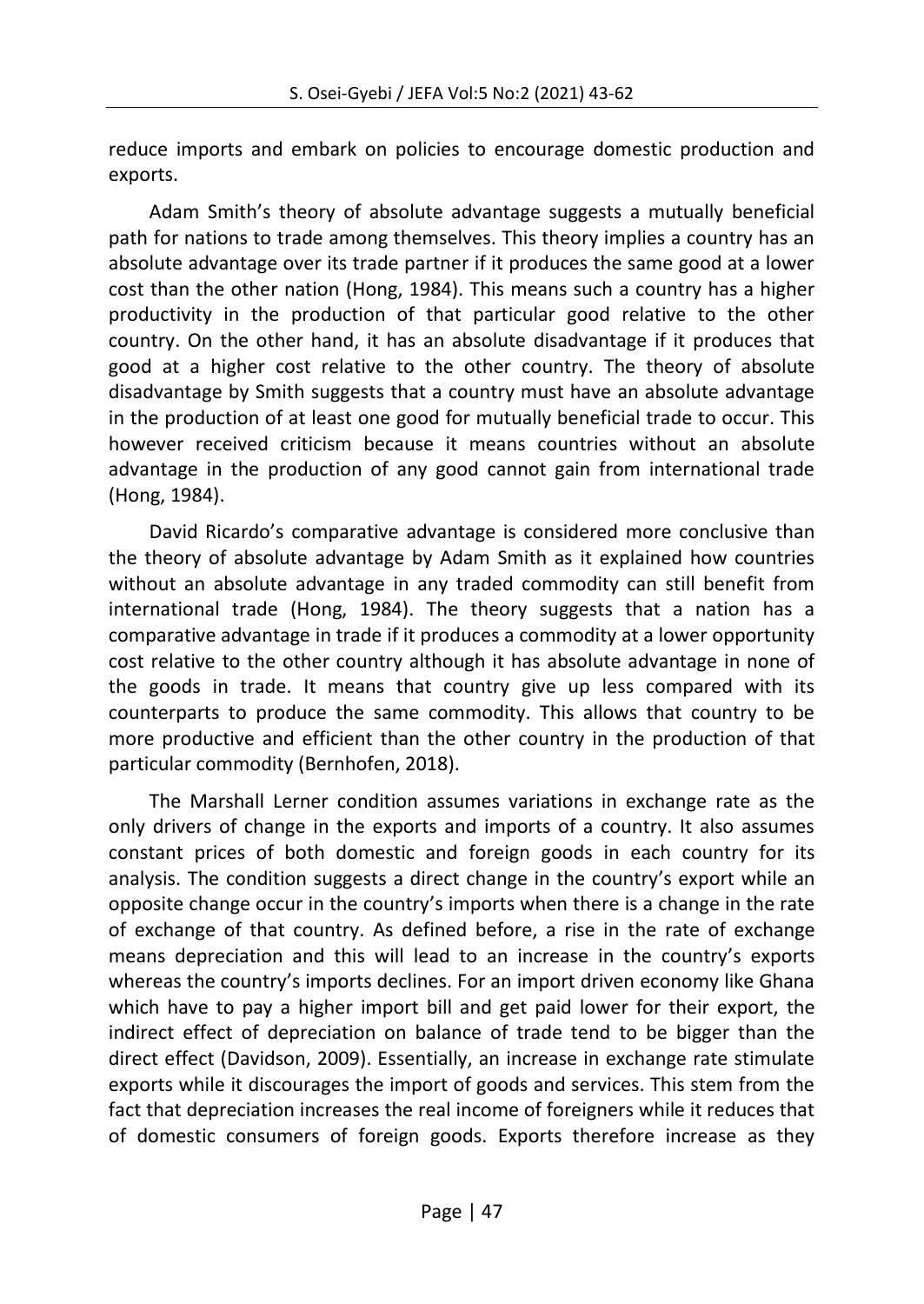become relatively cheaper but imports fall due to a fall in their purchasing power (Davidson, 2009). The point here is that imports will still continue for a country like Ghana because of the country's dependence on it. For an import dependent country like Ghana, depreciation will only boost the country's balance of trade if the addition of price elasticities of export and import demand exceeds unity. In this case, the Marshall-Lerner condition is satisfied (Davidson, 2009).

# **2.2. Empirical Literature**

Among empirical works on the nexus of trade balance and exchange rate is Stucka (2004) which examined the link in Croatia for the period 1994 to 2002. The results revealed that lasting depreciation of exchange rate in Croatia leads to an improvement in the equilibrium balance of trade. The suggestion of the J-curve was found to hold in Croatia. Thorbecke (2011) investigated the relationship in East Asia using a Gravity model and data spanning the period 1988 to 2007. The study revealed that the current exchange rate regimes would interfere with the relationship that exist between developed and developing countries if market forces exert pressure on currencies in that region to appreciate. It was revealed that market forces influence movements in currencies across countries in East Asia especially if the regime of exchange rate permits it. Lencho (2013) also examined this nexus in Ethiopia from 1970 to 2008 and showed that depreciation of exchange rate improves Ethiopia's balance of trade. The study also found the balance of trade deficit in Ethiopia to persist due to the inelastic nature of the country's import demand. The sensitivity of the country's exports to weather conditions and changes in commodity prices tend to reduce exports and widen the balance of trade deficit.

In a related study, Anoke et al. (2016) and Akpansung and Babalola (2013) investigated the effects of real exchange rate on trade balance in Nigeria. Their results revealed that real exchange rate adjustment alone may not ensure favorable balance of trade in Nigeria. Their study noted that several other aspects of the Nigerian economy must be well-grounded coupled with a favorable macroeconomic environment are some of the conditions that will lead to an improvement in its trade balance. Schaling and Kabundi (2014) estimated the impact of exchange rate on the trade balance and the J-curve effect in South Africa from 1994 to 2011. The study found evidence of the J-curve in South Africa such that devaluation/depreciation does not influence trade balance in the short run but in the long run. Net-exports of South Africa is improved with devaluation of the country's currency. In Uganda, the findings of Tumwine (2018) showed that the rate of exchange in Uganda has a significant and positive effect in the short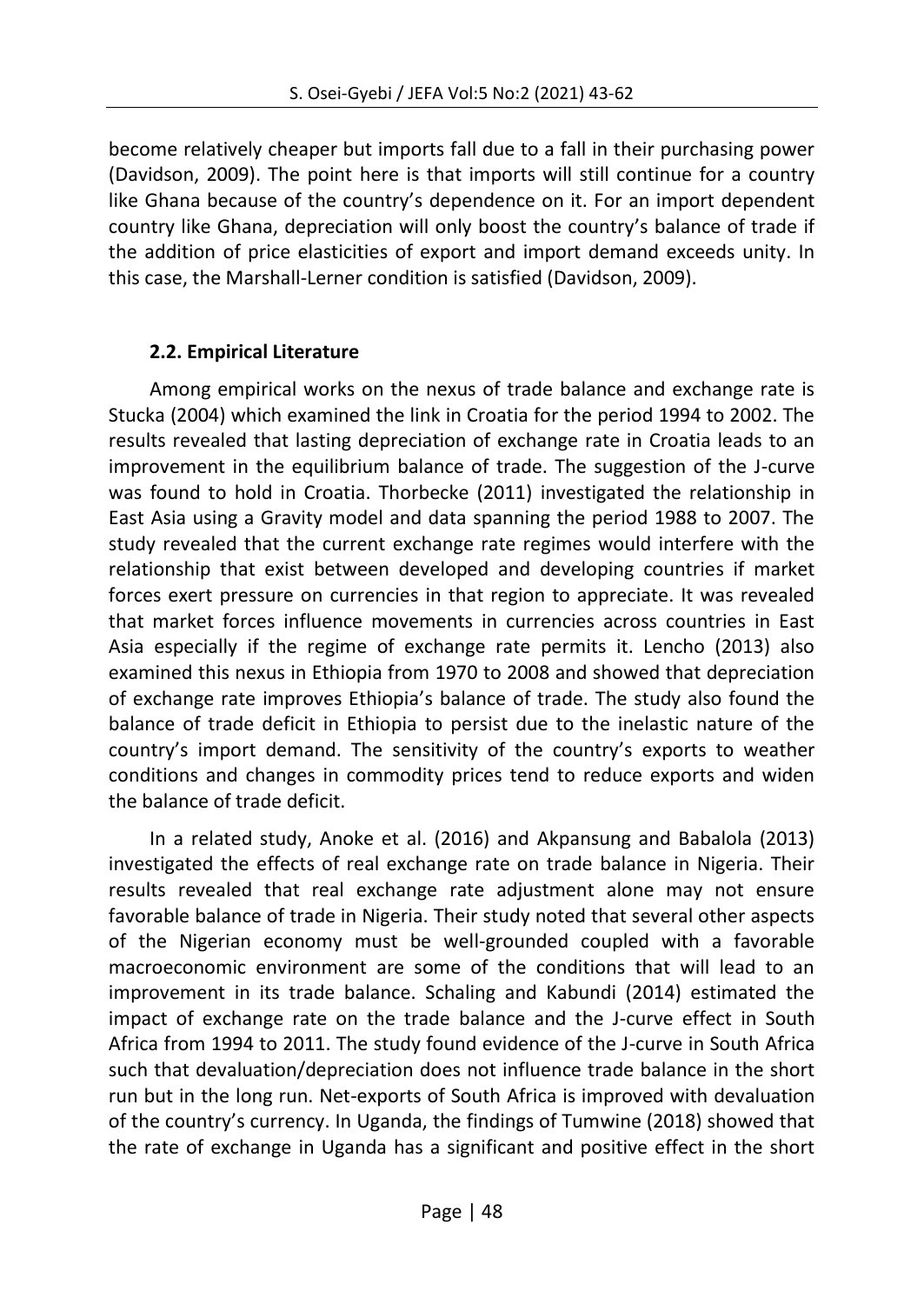run on trade balance but a negative significant effect on trade balance in the long run. Again, the results from the study indicated that the short and long run is contrary to what the J-curve suggests since changes in exchange rate in Uganda are dominated by depreciations.

In Ghana, Agbola (2008), Bhattarai and Armah (2013), Anning et al. (2015), Iyke and Ho (2017) and Akoto and Sakyi (2019) examined the relationship between exchange rate and trade balance for various time periods and arrived at different conclusions. While Agbola (2008), Bhattarai and Armah (2013) and Anning et al. (2015) found depreciation/devaluation of the cedi to contract Ghana's economy through a reduction in trade balance, Iyke and Ho (2017) found no evidence of exchange rate depreciation influencing trade balance on a basis of a linear model. Iyke and Ho (2017) however found a significant relationship between exchange rate and trade balance when a non-linear model was employed. The findings from Akoto and Sakyi (2019) showed that the Marshall-Lerner condition and the J-curve effect do not to hold in Ghana and suggested that currency depreciation may not be the right solution for the country to improve its trade balance.

The empirical review showed that the literature is replete with studies that explored the relationship between trade balance and exchange rate especially on Ghana. However, these studies particularly those on Ghana failed to include important variables like inflation and FDI which this study argued have the potential to explain changes in trade balance. Addition of these two important variables will surely provide new information and advance discussion on the trade balance-exchange rate nexus.

# **3. Data and Methodology**

# **3.1. Model Specification**

The study followed Sims (1980) and adopts a Vector Error Correction (VEC) model as the estimation strategy. VEC model is a restricted VAR model that becomes necessary after a long run relationship have been established among the variables. The series therefore have to be stationary at first difference and must be co-integrated.

The functional form of the model is specified as follows:

$$
TB_t = f(\ RER_t, GDP_t, INF_t, FDI_t \ GDP_t^* MS_t)
$$
\n
$$
(1)
$$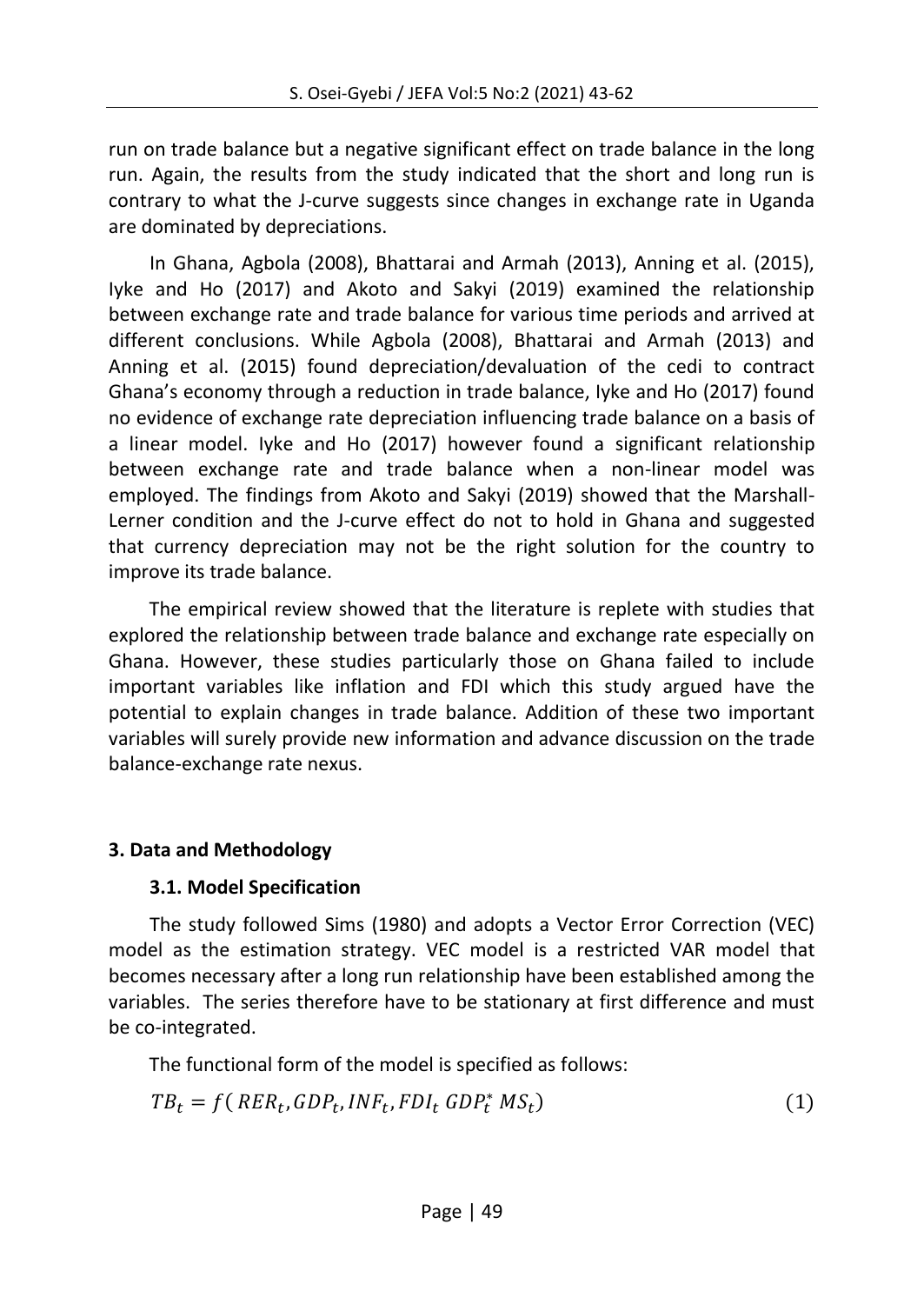where  $\mathit{TB}_t$  is defined as trade balance,  $\mathit{RER}_t$  is real exchange rate,  $\mathit{GDP}_t$  is gross domestic product,  $INF_t$  is Inflation,  $FDI_t$  is foreign direct investment,  $GDP_t^*$  is foreign income and  $\mathit{MS}_t$  is money supply.

Following the functional form specification, the estimable form of equation (3.1) is specified as;

 $TB_t = \alpha_0 + \beta_1 REXR_t + \beta_2 lnGDP_t + \beta_3 INF_t + \beta_4 FDI_t + \beta_5 GDP_t^*$ 

where  $\alpha_0$  is the intercept and  $\varepsilon_t$  is the error term. All variables are as previously defined:

# **3.2. Type and Source of Data**

The study used annual data from the World Development Indicators (WDI, 2019) datasets. The data spans 1980 to 2019 because it captures the various transitional regimes of Ghana's exchange rate as well as developments in Ghana's trade sector. The choice of variables and period of the study is due to data availability. Trade balance is the dependent variable for this study. It refers to the gap between the monetary value of a country's exports and imports for a given time. By convention, empirical studies measure trade balance as the value gap between exports and imports. Trade balance for Ghana is measured likewise by subtracting the value of imports from exports for the period studied.

Exchange rate in this study is expounded as the price of one currency in terms of another currency like the US dollar. Increase in exchange rate represents depreciation which implies a fall in domestic currency whiles a fall means an appreciation implying a rise in the value of the home currency. Exchange rate is measured using the real effective rate of exchange in Ghana. The study expects increase in exchange rate to have a negative effect on trade balance. The reason is that depreciation increases the import bill especially for Ghana whose economy is largely dependent on imports. This is expected to lead to an eventual fall in Ghana's imports provided its price is elastic but import demand tends to be inelastic due to the inordinate taste for foreign goods. Imports therefore continues unabated which have adverse effect on the trade balance (Alagidede and Ibrahim, 2017).

The study controls for national income which is measured as gross domestic product at current local currency and expect it to have a negative effect on Ghana's trade balance. Majority of goods consumed by Ghanaians are imported and this follows that increases in national income will increase imports, all other things being equal. It is natural for individuals to increase consumption when they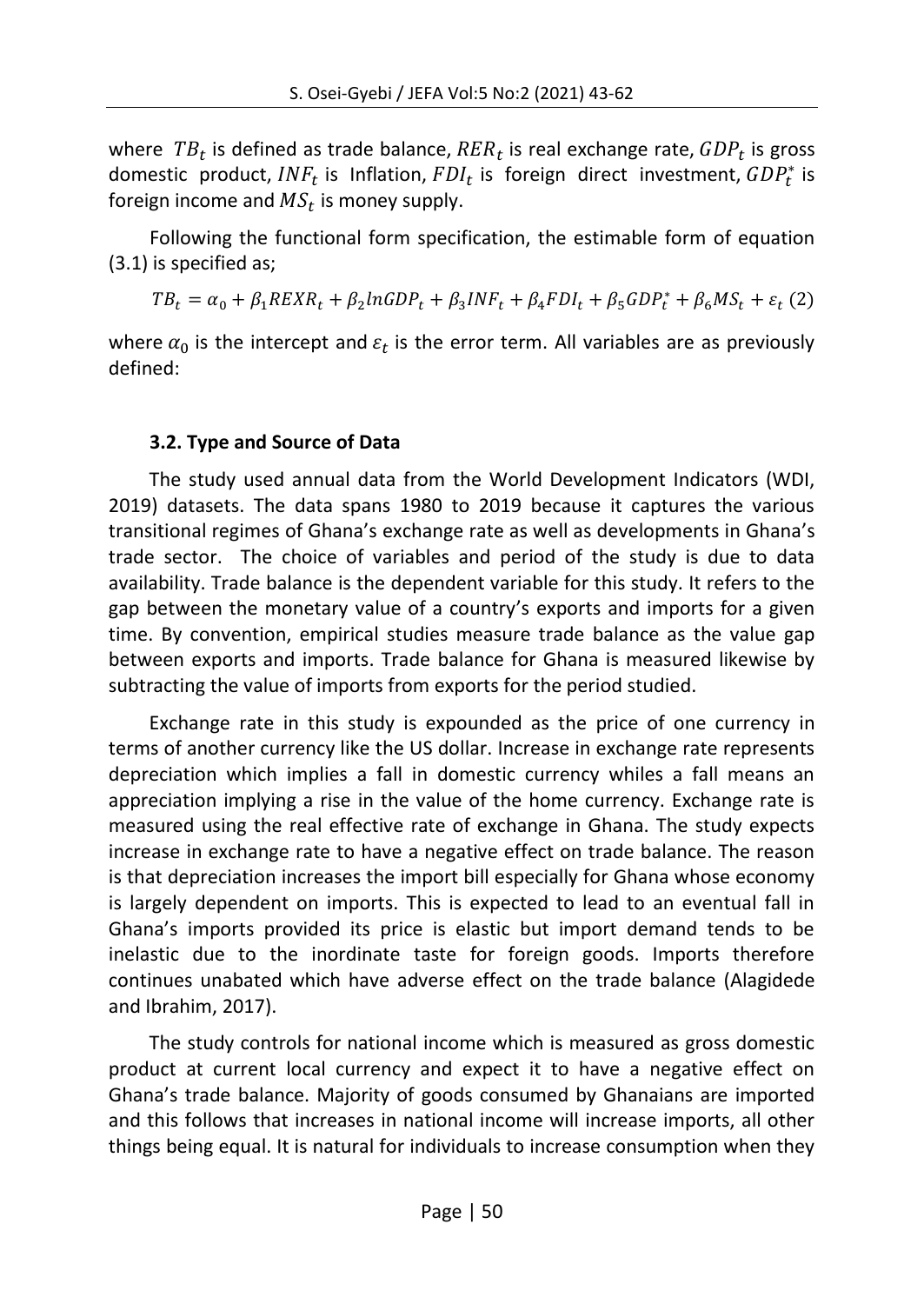experience increase in their income and this obviously means a rise in Ghana's imports compared with exports resulting in deficits.

The study measured inflation as the consumer price index (CPI) reported by the World Bank Development Indicators (WDI, 2018). The study expects an inverse relationship between inflation and trade balance in Ghana. This is because inflation reduces the purchasing power of consumers and decreases the profit of producers. A persistent rise in the general price level reduces the quantity of goods and services consumers can purchase with their nominal income. The cut in demand discourages local production which reduces exports and further increase trade deficit (Sloman and Wride, 2009).

Foreign direct investment (FDI) is precisely stated as the flow of productive resources in the form of capital, technical know-how and expertise from the rest of the world to a particular country with the aim of embarking on a productive venture to yield profits. FDI have been cited by Anoke et al. (2016) as a crucial variable in explaining variations in the balance of trade of a nation. The study measure FDI as the monetary value of capital resources that flow to a host country from the rest of the world and as reported by the World Bank World development indicators datasets. The study expects FDI to have a positive effect on trade balance as it adds to an economy's resources and productive capacities which encourage exports.

Foreign income represents the income of the rest of the world that trade with Ghana. Changes in the income of foreigners have significant effect on the demand for export of the domestic country. Following Akoto and Sakyi (2019), the study measures foreign income as the average of real per capita income of member countries of Organization for Economic Co-operation and Development (OECD). Given that the demand for Ghana's export is elastic, increases in the income of foreigners leads to a rise in the demand for the country's exports. This leads to an improvement in the country's trade balance. It is therefore expected that foreign income has a positive effect on the trade balance.

Money supply is the total stock of money in an economy which is mostly determined by the central bank of every country. The central bank of every country has the responsibility to regulate the stock of money in the economy by employing its instruments like required reserve ratio and the discount rate (Handa, 2009). The study measures money supply by the broad money supply (M2). Akoto and Sakyi (2019) argued that a rise in the real stock of money reduces interest rate which encourage capital flight from the domestic country. The study therefore expects a negative effect of money supply because such transfer of capital from the domestic country worsens its trade balance.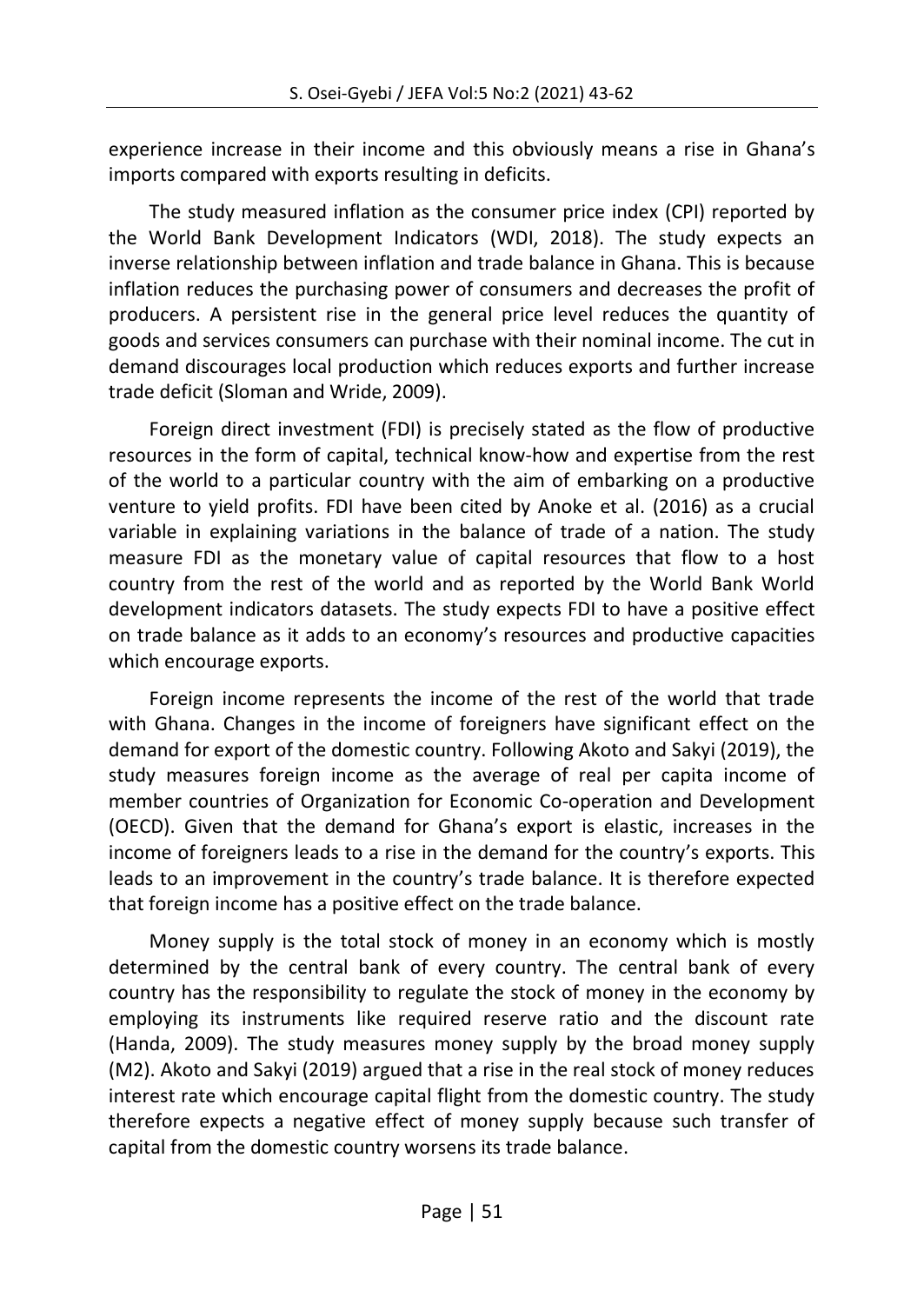### **3.3. Estimation Strategy**

Stationarity properties of variables were tested to ensure the specified model is not spurious using Augmented Dickey-Fuller (ADF) and the Philips-Perron tests. Optimal lag length of the model was selected using model selection criteria to ensure the right specification of the model was also done. The study then tests for a long run relationship among the variables before estimating the vector error correction (VEC) model. Finally, post-estimation tests are conducted to ensure that the coefficients estimated are reasonable and empirical results are valid. The VEC model to be estimated with the seven (7) variables is expressed as:

$$
\Delta TB_{t} = \beta_{0} + \sum_{i=1}^{k-1} \theta_{i} \Delta TB_{t-i} + \sum_{j=1}^{k-1} \alpha_{j} \Delta RXR_{t-j} + \sum_{p=1}^{k-1} \delta_{p} \Delta ln GDP_{t-p} + \sum_{m=1}^{k-1} \gamma_{m} \Delta INF_{t-m} + \sum_{g=1}^{k-1} \lambda_{g} \Delta FDI_{t-g} + \sum_{q=1}^{k-1} \pi_{q} \Delta GDP_{t-q} + \sum_{f=1}^{k-1} \psi_{f} \Delta MS_{t-f} + \phi_{1} ECT_{t-1} + \varepsilon_{1t}
$$
 [3]

$$
\Delta RXR_t = \beta_0 + \sum_{i=1}^{k-1} \theta_i \Delta TB_{t-i} + \sum_{j=1}^{k-1} \alpha_j \Delta RXR_{t-j} + \sum_{p=1}^{k-1} \delta_p \Delta ln GDP_{t-p} + \sum_{m=1}^{k-1} \gamma_m \Delta INF_{t-m} + \sum_{g=1}^{k-1} \lambda_g \Delta FDI_{t-g} + \sum_{q=1}^{k-1} \pi_q \Delta GDP_{t-q}^* + \sum_{f=1}^{k-1} \psi_f \Delta MS_{t-f} + \phi_2 ECT_{t-1} + \varepsilon_{2t} \tag{4}
$$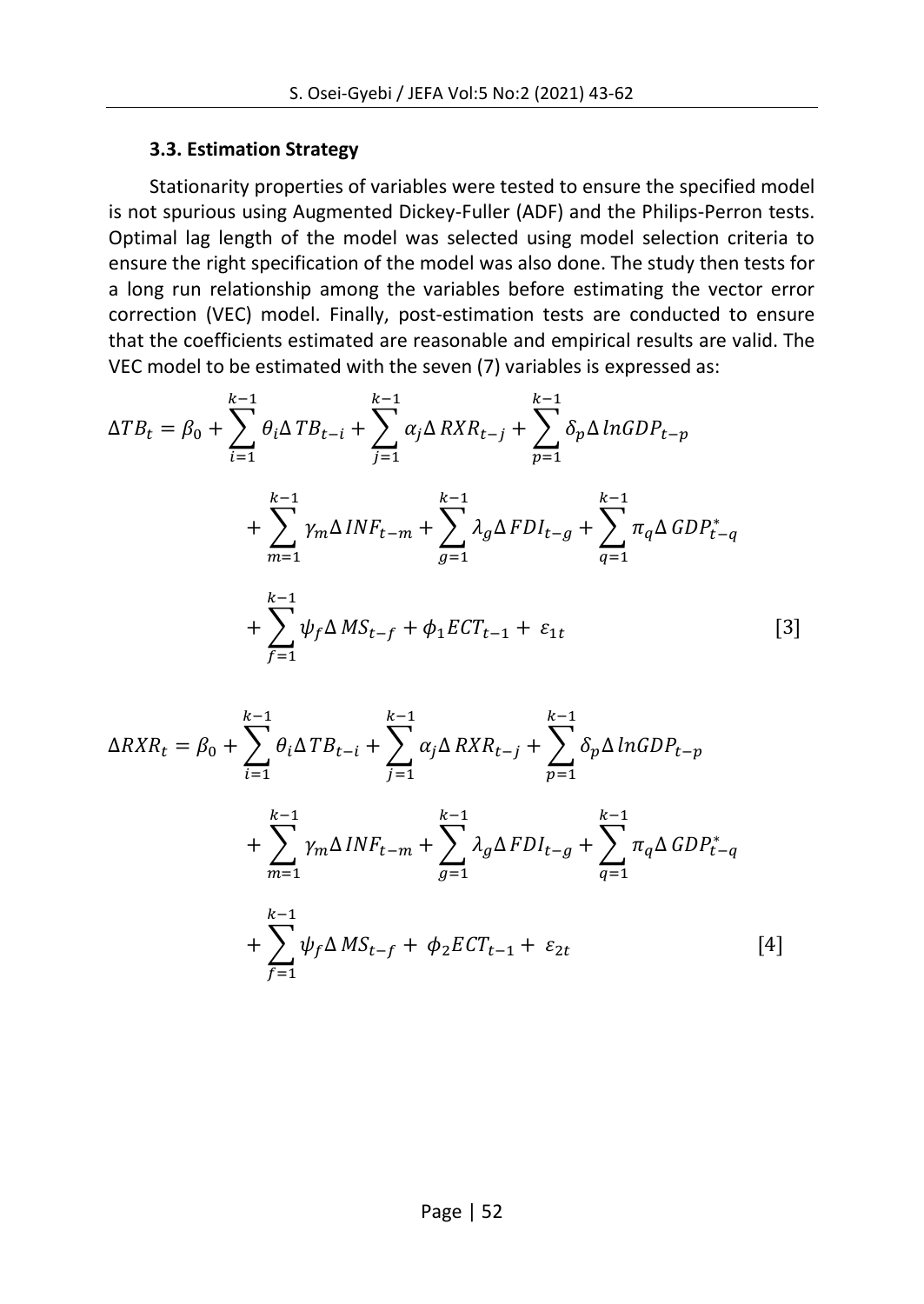$$
\Delta ln GDP_t = \beta_0 + \sum_{i=1}^{k-1} \theta_i \Delta TB_{t-i} + \sum_{j=1}^{k-1} \alpha_j \Delta RXR_{t-j} + \sum_{p=1}^{k-1} \delta_p \Delta ln GDP_{t-p} + \sum_{m=1}^{k-1} \gamma_m \Delta INF_{t-m} + \sum_{g=1}^{k-1} \lambda_g \Delta FDI_{t-g} + \sum_{q=1}^{k-1} \pi_q \Delta GDP_{t-q} + \sum_{f=1}^{k-1} \psi_f \Delta MS_{t-f} + \phi_3 ECT_{t-1} + \varepsilon_{3t} \tag{5}
$$

$$
\Delta INF_{t} = \beta_{0} + \sum_{i=1}^{k-1} \theta_{i} \Delta T B_{t-i} + \sum_{j=1}^{k-1} \alpha_{j} \Delta R X R_{t-j} + \sum_{p=1}^{k-1} \delta_{p} \Delta \ln GDP_{t-p} + \sum_{m=1}^{k-1} \gamma_{m} \Delta INF_{t-m} + \sum_{g=1}^{k-1} \lambda_{g} \Delta F D I_{t-g} + \sum_{q=1}^{k-1} \pi_{q} \Delta GDP_{t-q} + \sum_{f=1}^{k-1} \psi_{f} \Delta M S_{t-f} + \phi_{4} E C T_{t-1} + \varepsilon_{4t} \qquad [6]
$$

$$
\Delta FDI_t = \beta_0 + \sum_{i=1}^{k-1} \theta_i \Delta TB_{t-i} + \sum_{j=1}^{k-1} \alpha_j \Delta RXR_{t-j} + \sum_{p=1}^{k-1} \delta_p \Delta ln GDP_{t-p} + \sum_{m=1}^{k-1} \gamma_m \Delta INF_{t-m} + \sum_{g=1}^{k-1} \lambda_g \Delta FDI_{t-g} + \sum_{q=1}^{k-1} \pi_q \Delta GDP_{t-q}^* + \sum_{f=1}^{k-1} \psi_f \Delta MS_{t-f} + \phi_5 ECT_{t-1} + \varepsilon_{5t} \tag{7}
$$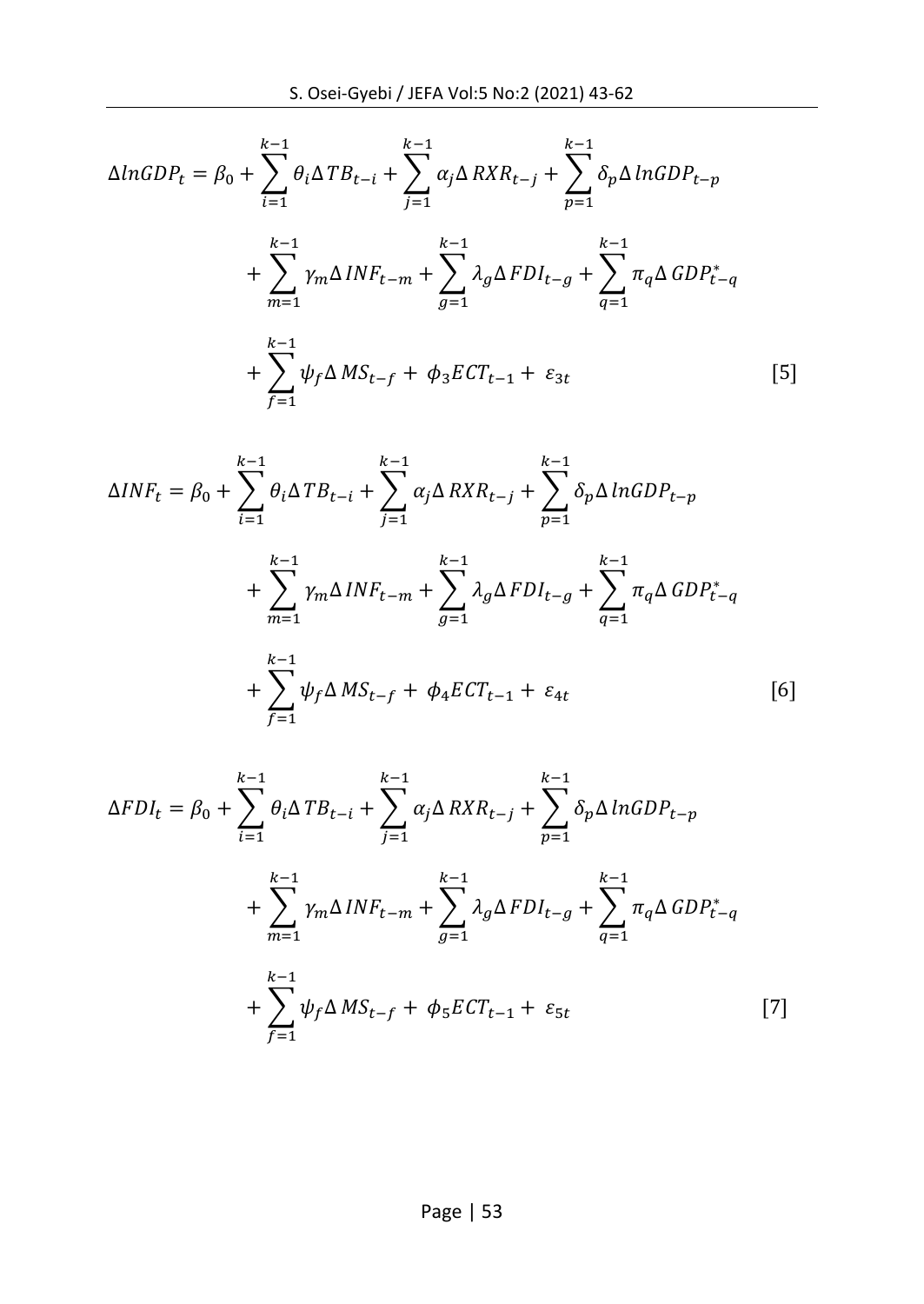$$
\Delta GDP_t^* = \beta_0 + \sum_{i=1}^{k-1} \theta_i \Delta TB_{t-i} + \sum_{j=1}^{k-1} \alpha_j \Delta RXR_{t-j} + \sum_{p=1}^{k-1} \delta_p \Delta ln GDP_{t-p} + \sum_{m=1}^{k-1} \gamma_m \Delta INF_{t-m} + \sum_{g=1}^{k-1} \lambda_g \Delta FDI_{t-g} + \sum_{q=1}^{k-1} \pi_q \Delta GDP_{t-q} + \sum_{f=1}^{k-1} \psi_f \Delta MS_{t-f} + \phi_6 ECT_{t-1} + \varepsilon_{6t}
$$
 [8]

$$
\Delta MS_t = \beta_0 + \sum_{i=1}^{k-1} \theta_i \Delta T B_{t-i} + \sum_{j=1}^{k-1} \alpha_j \Delta R X R_{t-j} + \sum_{p=1}^{k-1} \delta_p \Delta \ln GDP_{t-p} + \sum_{m=1}^{k-1} \gamma_m \Delta INF_{t-m} + \sum_{g=1}^{k-1} \lambda_g \Delta F D I_{t-g} + \sum_{q=1}^{k-1} \pi_q \Delta GDP_{t-q} + \sum_{f=1}^{k-1} \psi_f \Delta MS_{t-f} + \phi_7 E C T_{t-1} + \varepsilon_{7t} \tag{9}
$$

Where  $β_0$  is the constant term, θ, α, δ, γ, λ, π, ψ and φ are the coefficients of trade balance, exchange rate, GDP, inflation, FDI, foreign income, money supply and the error correction term respectively.  $\varepsilon_t$  is the white noise error term and all variables are as already defined.

#### **4. Empirical Results**

### **4.1. Descriptive statistics**

Description of study variables are given in terms of their mean, standard deviation, minimum and maximum values. Table 1 presents the descriptive statistics of study variables.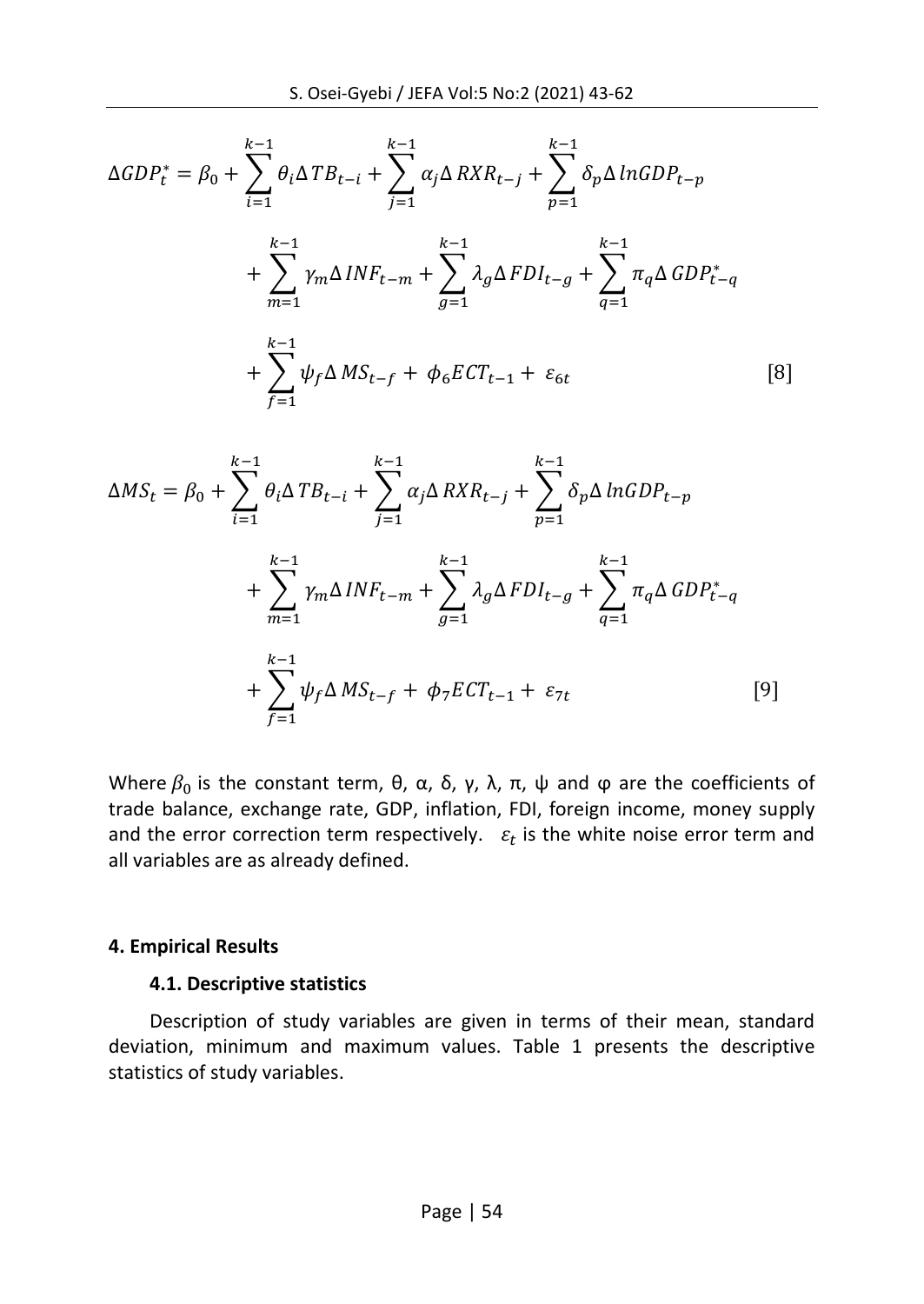| Variable                  | Mean      | Std. Dev. | Min.      | Max.      | Obs |
|---------------------------|-----------|-----------|-----------|-----------|-----|
| Trade Balance (bill. GHS) | $-4.51$   | 8.50      | $-44.1$   | 30,800    | 40  |
| Exchange rate (GHS/\$)    | 326.61    | 664.20    | 64.67     | 3522.14   | 40  |
| Income (bill. GHS)        | 16.9      | 9.78      | 6.25      | 36.1      | 40  |
| FDI (% of GDP)            | 3.03      | 2.94      | 0.045     | 9.52      | 40  |
| Foreign Income            | 31,331.87 | 5,749.26  | 21,605.37 | 39,973.51 | 40  |
| Inflation (%)             | 26.65     | 24.89     | 8.73      | 122.87    | 40  |
| Money Supply (bill. GHS)  | 10.7      | 18.5      | 795,055   | 67.0      | 40  |

**Table 1.** Descriptive statistics of variables

Table I shows Ghana's trade balance had an average negative value of 4.5 billion GHS with standard deviation of 8.50 billion GHS which means it has seen a lot of variation for the study period. The exchange rate stood at an average rate of 326.61 units while national income averaged about 17 billion GHS for the same study period. Foreign direct investment (FDI) as a percentage of gross domestic product (GDP) had a mean of 3.03% and a standard deviation of 2.94% which shows that FDI inflow have been quite stable. The high level of inflation that characterized Ghana's economy was evidenced by a mean rate of 26.65% with the highest being about 123% recorded in 1983. Money supply was quite high as it averaged 10.7 billion GHS for the study period while the average income of OECD countries was unstable as its standard deviation exceeded its mean over the study period.

# **4.2. Stationarity Test Results**

Results of the Augmented Dickey-fuller (ADF) and Philips-Perron (PP) tests for unit root are presented to ascertain the stationarity properties of the variables used in the study. This is presented in Table 2.

Stationarity results from the ADF and PP tests for unit root indicate that all the variables were not stable at the level as can be seen in panel A for both tests. However, results showed that all variables became stationary after the first difference. Hence, all the series in the model are integrated of order one and therefore justifies estimation of the VEC model.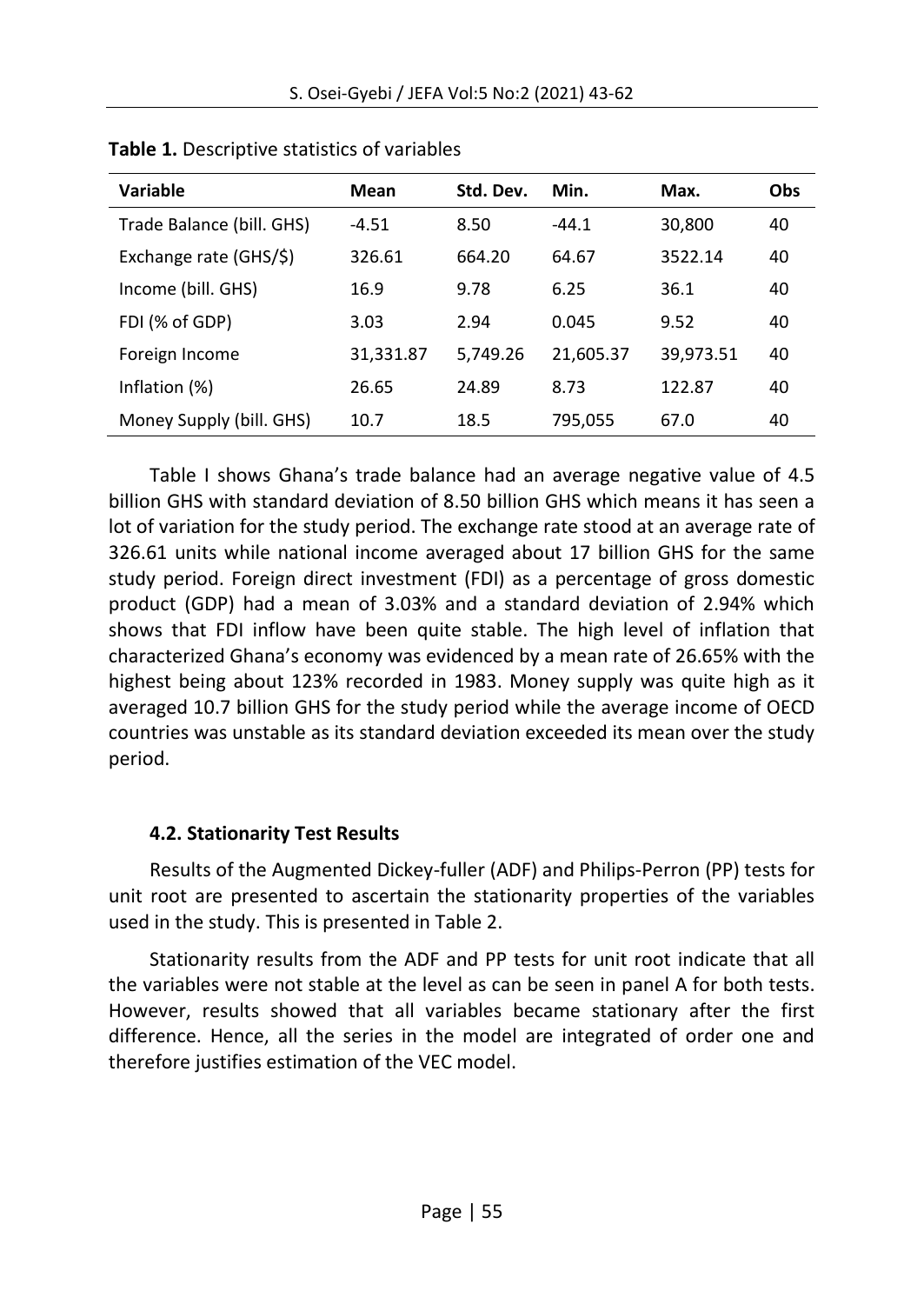| <b>Variable</b>                  |              | <b>ADF test</b> | <b>Philip-Perron Test</b> |              | Integration<br>Order         |
|----------------------------------|--------------|-----------------|---------------------------|--------------|------------------------------|
|                                  | <b>CONST</b> | $CONST + T$     | <b>CONST</b>              | $CONST + T$  |                              |
| <b>Panel A: Levels</b>           |              |                 |                           |              |                              |
| TB                               | $-2.302$     | $-2.032$        | $-2.044$                  | $-1.614$     |                              |
| <b>RXR</b>                       | $-2.814$     | $-3.305$        | $-2.705$                  | $-3.363$     |                              |
| GDP                              | 1.661        | $-1.84$         | 1.303                     | $-1.863$     | $\qquad \qquad \blacksquare$ |
| FGDP                             | $-1.345$     | $-1.077$        | $-1.345$                  | $-1.200$     |                              |
| <b>FDI</b>                       | $-1.313$     | $-2.336$        | $-1.371$                  | $-2.538$     |                              |
| <b>INF</b>                       | $-4.745$     | $-6.599$        | $-4.790$                  | $-6.594$     |                              |
| <b>MS</b>                        | $-3.395$     | 1.008           | $-3.459$                  | 1.817        | $\overline{\phantom{0}}$     |
| <b>Panel B: First Difference</b> |              |                 |                           |              |                              |
| $\Delta$ TB                      | $-8.515***$  | $-8.844***$     | $-9.448***$               | $-11.889***$ | I(1)                         |
| $\Delta$ RXR                     | $-7.866$ *** | $-7.829***$     | $-8.639***$               | $-8.842***$  | I(1)                         |
| $\Delta$ GDP                     | $-3.243***$  | $-3.454***$     | $-3.179***$               | $-3.548***$  | I(1)                         |
| $\Lambda$ FGDP                   | $-4.322***$  | $-4.440***$     | $-4.142***$               | $-4.183***$  | I(1)                         |
| $\Delta$ FDI                     | $-5.190***$  | $-5.113***$     | $-5.119***$               | $-5.034***$  | I(1)                         |
| $\Delta$ INFL                    | $-14.513***$ | $-14.566***$    | $-17.242***$              | $-18.364***$ | I(1)                         |
| $\Delta$ MS                      | $-4.740***$  | $-5.944***$     | $-4.780***$               | $-5.939***$  | I(1)                         |

### **Table 2.** Results of Unit Root Tests

### **4.3. Selection of Optimal Lag Length**

The optimal lag length used for the study was determined based on the criteria such as the Final Prediction Error (FPE), Akaike Information Criteria (AIC), Hannan-Quinn Criteria (HQ) and the Schwarz Criteria (SBIC). The results are presented in Table 3.

Table 3 showed that all the criteria supported a lag length of 4. The study therefore proceeded to verify if a long run relationship exists among the variables. This is important as it enable the researcher to know whether to estimate the short run or the long run model (Wooldridge, 2006).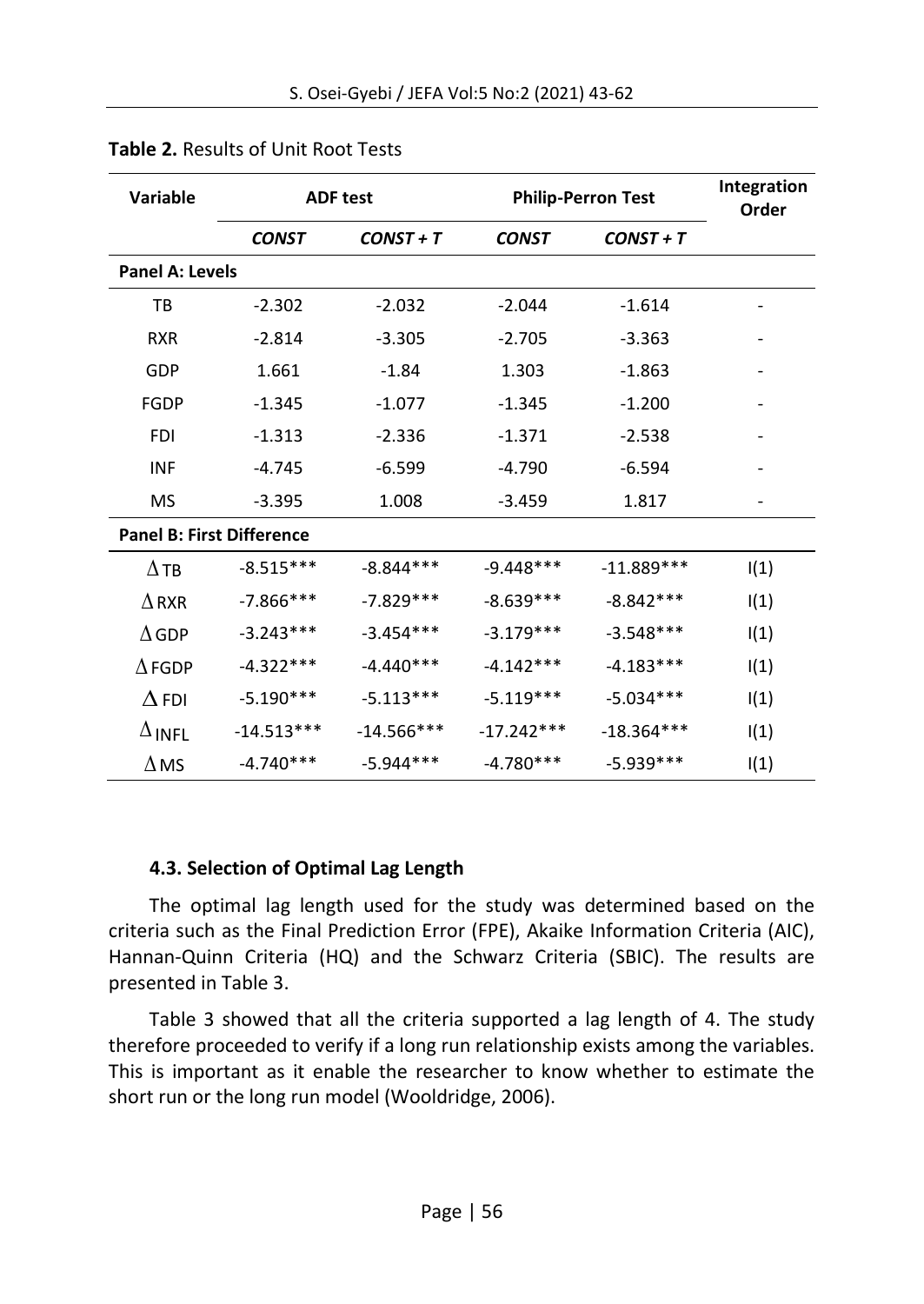| Lag | LL         | LR      | Df | P     | <b>FPE</b> | <b>AIC</b>                            | <b>HOIC</b>     | <b>SBIC</b> |
|-----|------------|---------|----|-------|------------|---------------------------------------|-----------------|-------------|
| 0   | -1493.74   |         |    |       | $4.1e+28$  | 85.7565                               | 85.8639         | 86.0676     |
|     | -1446.54   | 94.393  | 49 | 0.000 |            | 4.9e+28 85.8596                       | 86.7186 88.3481 |             |
|     | -1375.84   | 141.4   | 49 | 0.000 |            | 2.0e+28 84.6195                       | 86.2302 89.2856 |             |
|     | $-1292.33$ | 167.03  | 49 | 0.000 |            | 8.7e+27 82.6473                       | 85.0097 89.4908 |             |
| 4   | -550.107   | 1484.4* | 49 | 0.000 |            | $1.7e+14*$ 43.0347* 46.1487* 52.0557* |                 |             |
|     |            |         |    |       |            |                                       |                 |             |

**Table 3.** Results of Selection Order Criteria

# **4.4.** *Results of Cointegration Test*

There is the need to conduct a cointegration test to know whether or not a long run relationship exists among the variables. This is done by way of the Johansen cointegration test. The results are presented in Table 4.

| Max. Rank | Parms | LL           | Eigenvalue | <b>Trace statistic</b> | 5% critical val. |
|-----------|-------|--------------|------------|------------------------|------------------|
| 0         | 154   | -1387.9213   |            | 533.4768               | 124.24           |
| 1         | 167   | $-1212.8263$ | 0.99995    | 183.2869               | 94.15            |
| 2         | 178   | $-1165.9611$ | 0.93130    | 89.5563                | 68.52            |
| 3         | 187   | $-1143.3741$ | 0.72492    | 44.3825*               | 47.21            |
| 4         | 194   | $-1131.8709$ | 0.48177    | 21.3760                | 29.68            |
| 5         | 199   | $-1124.6761$ | 0.33710    | 6.9863                 | 15.41            |
| 6         | 202   | $-1121.1829$ | 0.18095    | $-0.0000$              | 3.76             |
| 7         | 203   | $-1121.1829$ | $-0.0000$  |                        |                  |

**Table 4.** Results of the Johansen Cointegration Test

Table 4 showed there is at least three co-integrating equations. This is because the trace statistics for lags 1 to 3 exceeded their 5% critical values. This means the trace statistic supports that there is at least 3 co-integrating equation and therefore reject the null hypothesis that there is no co-integration among the series. Establishing a long run relationship among the variables implies that a VEC model can be estimated.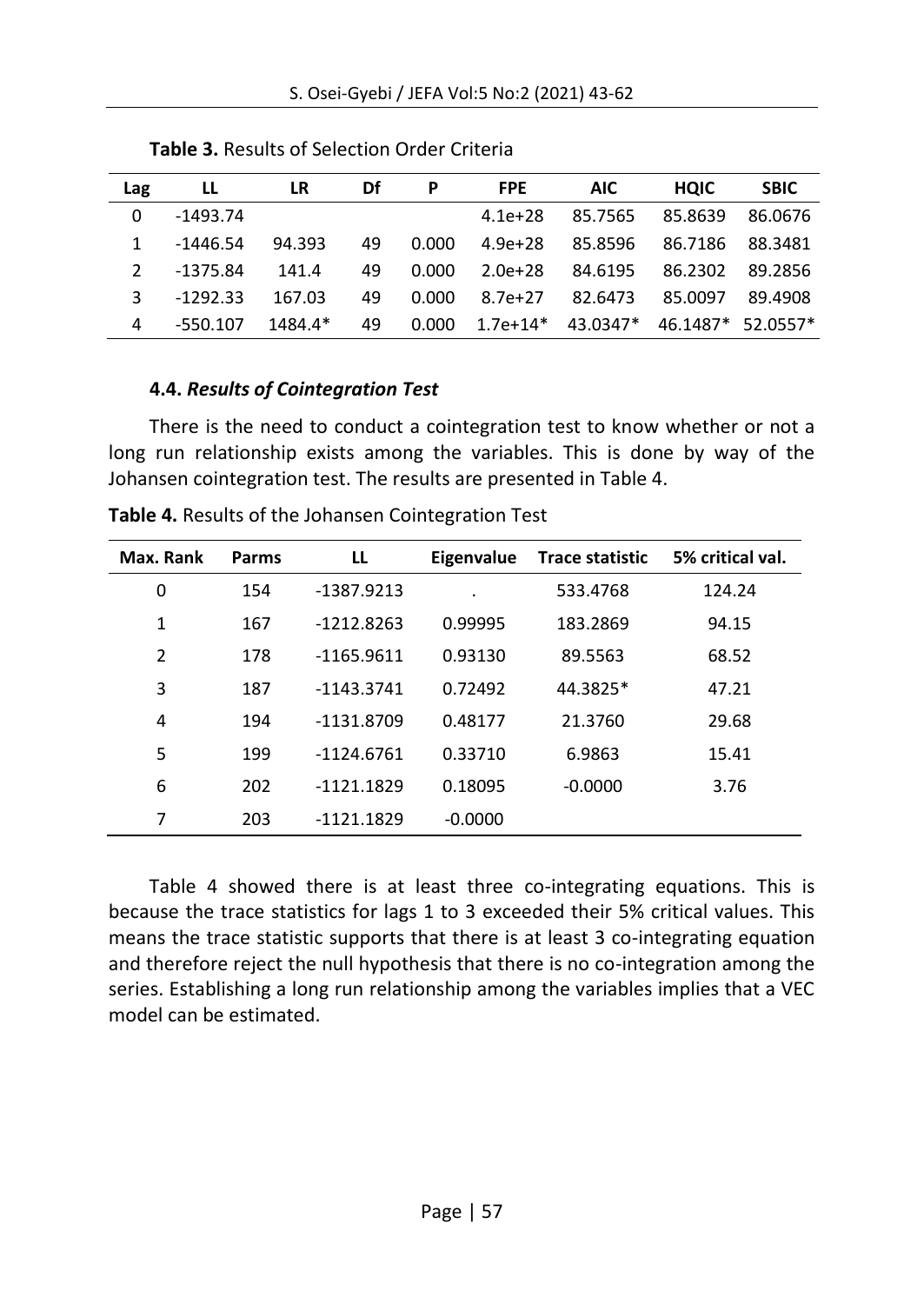### **4.5. Effects of Exchange Rate Changes on Trade Balance in Ghana**

The inclusion of new and important variables demands an estimation to ascertain how changes in Ghana's exchange rate affect its trade balance. The result of this estimation is presented in Table 5.

| <b>Trade Balance</b>             | <b>Short Run</b>         | Long Run                      |
|----------------------------------|--------------------------|-------------------------------|
| Speed of Adjustment              | $-0.5011***$<br>(0.1781) |                               |
| Real exchange rate               | $0.0030**$<br>(0.0016)   | $0.0078***$<br>(0.0019)       |
| Domestic Income                  | 2.84e-09<br>$(2.20e-09)$ | $-2.04e-09**$<br>$(9.01e-10)$ |
| Foreign Income                   | $-0.0004$<br>(0.0018)    | $-0.0280$<br>(0.0018)         |
| <b>Foreign Direct Investment</b> | $-0.9650*$<br>(0.5824)   | $-1.2730**$<br>(0.6416)       |
| Money supply (ln)                | $-1.9210$<br>$(2.289-)$  | $-0.0012$<br>$(2.840-)$       |
| Inflation (In)                   | $-2.8260**$<br>(1.4220)  | $-11.9080***$<br>(1.8660)     |
| Constant                         | $-1.1240$<br>(1.0200)    | 1.0030                        |

**Table 5.** Impact of Exchange Rate on Trade Balance

**Note:** Standard error in parenthesis. The \*\*\*, \*\* and \* represent 1%, 5% and 10% significance levels respectively.

It is revealed that changes in the exchange rate negatively affect the trade balance in Ghana from 1980 to 2019. Specifically, a unit increase in exchange rate reduces trade balance by 0.003 GHS and 0.008 GHS in the short and long run respectively. The negative effect of exchange rate on Ghana's trade balance increases over time with a higher level of significance as the country's dependency on imports continues unabated. This result is expected and confirms the findings of Anning et al. (2015) as well as Akoto and Sakyi (2019) of the detrimental effect of exchange rate depreciation on the trade balance of Ghana. It also confirms the findings of Anoke et al. (2016) of the negative effect of increases in exchange rate on the trade balance of Nigeria. The speed of adjustment was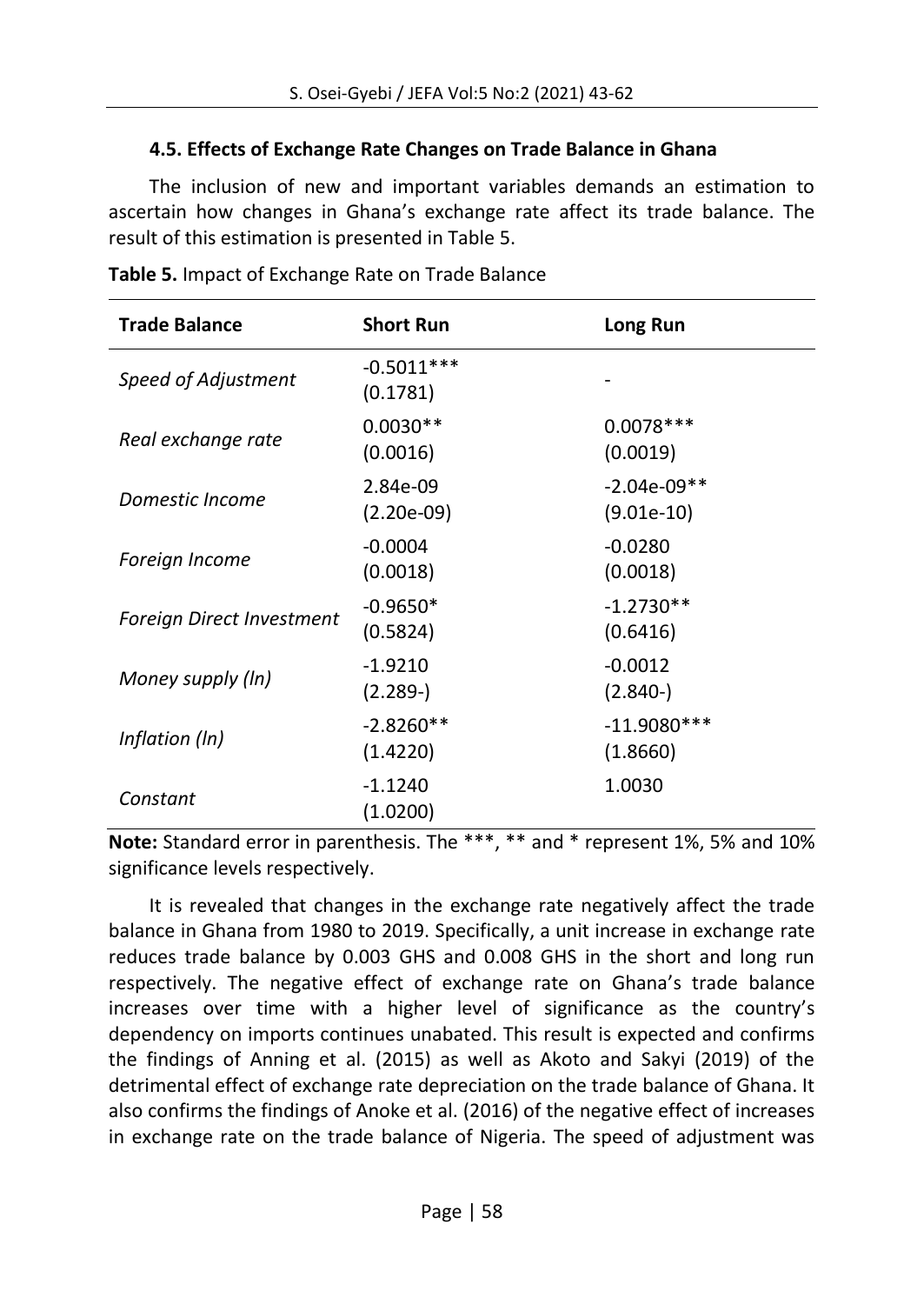negative, significant and less than one which attest to the long run relationship among the variables and hence justifies the use of the VEC model.

The effect of other factors such as domestic and foreign income, foreign direct investment, money supply and inflation on Ghana's trade balance have also been examined and the results are reported in Table 5. There is a significant and positive effect of domestic income on trade balance in the long run but the effect is insignificant in the short run. A unit increase in domestic national income increases trade balance by a close-to-zero margin. As expected, the positive effect confirms the assertion of Arthur (2010) that developing countries like Ghana increases their aggregate demand as their income increases which improves the trade balance. However, foreign income measured by the average income of OECD members as well as the supply of money were found not to have an insignificant effect on Ghana's balance of trade from 1980 to 2019.

Foreign direct investment (FDI) has a positive effect on trade balance in both the short run and in the long run. This meets the a priori expectation that FDI represents an inflow of foreign resources that adds to the resources of the host country and hence improve its productive capacities to expand production and increase exports. A unit increase in FDI improves trade balance by 0.97 GHS and 1.27 GHS in the short and long run respectively. It is evident that the overall impact of FDI on the host country improves overtime as the magnitude and significance of the long-term effect gets bigger and better. This finding is similar to the finding of Anoke et al. (2016) who found FDI to have a positive influence on the trade balance of Nigeria.

Surprisingly, inflation has a positive effect on trade balance in both short run and long run. This effect is unexpected as continuous rise in the price level discourage consumption and reduces aggregate demand in the long run. However, a unit increase in inflation improves trade balance by 2.83 GHS and 11.91 GHS in the short and long run respectively. This effect probably highlights the positive side of inflation as a necessary concomitant for economic growth as increases in the general price level spark a massive improvement in domestic production which translates into higher amounts of exports and improves trade balance as reported by Handa (2009).

# **4.6. Post-Estimation Tests**

The results of the Jarque-Bera test of normality and the Lagrange-multiplier test for autocorrelation are presented to validate the findings of the study. This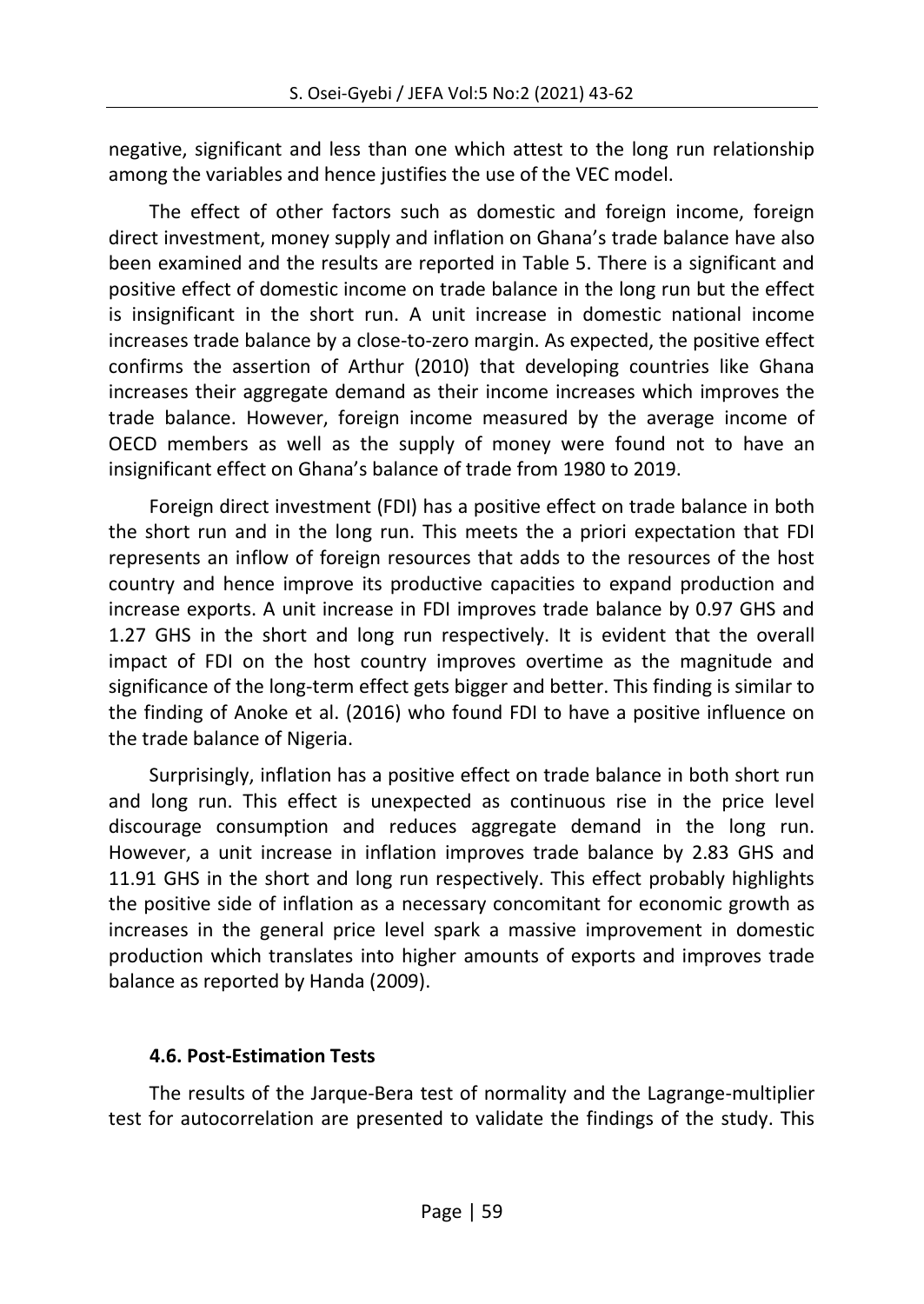helps to establish validity of study results and repose confidence in the its conclusions and policy recommendations.

| Diagnostic test      | Test statistic | <b>Probability value</b> |
|----------------------|----------------|--------------------------|
| Autocorrelation test | 38.883         | 0.849                    |
| Normality test       | 386.437        | 0.000                    |

**Table 6.** Results of Post-Estimation Tests

### **5. Conclusion**

A stable exchange rate has been cited as a good signal for every economy in international trade. It boosts investor confidence and allows participants in the global market to make accurate forecast about their businesses. However, Ghana have experienced considerable depreciations in its exchange rate despite the adoption of several regimes. The literature on trade have paid particular attention to the exchange rate-trade balance nexus but failed to include certain relevant variables such as FDI and inflation which this study believes can influence Ghana's trade balance. The prime aim of this research was to estimate the effect of exchange rate on trade balance in Ghana by including relevant variables which extant studies have ignored. It made use of yearly data from the World Bank's World Development Indicators from 1980 to 2019 in a Vector Error Correction (VEC) model. It also investigated the trends in exchange rate and trade balance for the study period as well as how other factors such as FDI and inflation impact on Ghana's trade balance.

Based on the VECM results, the study concludes that exchange rate has a short and long run negative effect on trade balance. This confirms the established fact that depreciation/devaluation adversely affect the trade balance. The study further concludes that domestic income improves trade balance in Ghana. It also concludes that FDI improves trade balance in Ghana mainly because the inflow of foreign resources adds to domestic productive capacities which increase exports via an improvement in domestic production. Lastly, the study concludes that inflation improves trade balance in Ghana mainly because an appreciable inflation level encourages massive improvement in domestic production which translates into higher amounts of exports and improves trade balance. Policies aimed at import substitution and exchange rate stability is recommended to improve trade balance in Ghana.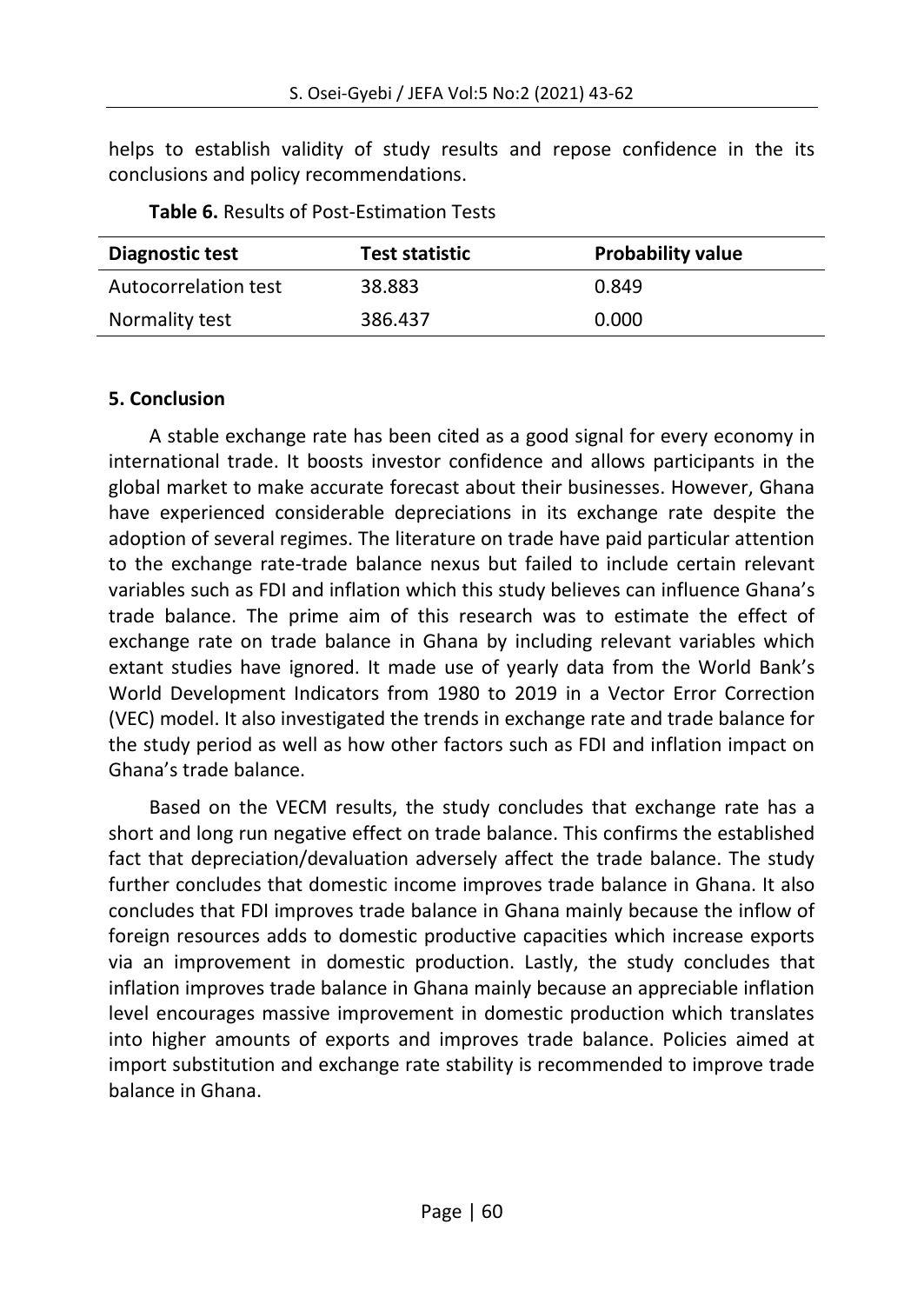### **References**

- Agbola, F.W. (2008). Ghana's exchange-rate reform and its impact on the balance of Trade. In E.A. Isser and R. Kanbur (Eds.), *The Economy of Ghana: Analytical Perspectives on Stability, Growth & Poverty* (pp. 111-131). Oxford: James Currey Publishers.
- Akoto, L., & Sakyi, D. (2019). Empirical Analysis of the Determinants of Trade Balance in Post-liberalization Ghana. *Foreign Trade Review*, 54(3), 177–205. https://doi.org/10.1177/0015732519851632
- Akpansung, A.O., & Babalola, S.J. (2013). Effects of Real Exchange Rate on Trade Balance: Empirical Evidence from Nigeria. *Asian Journal of Empirical Research*, 3(5), 605-617.
- Alagidede, P., & Ibrahim, M. (2017). On the Causes and Effects of Exchange Rate Volatility on Economic Growth: Evidence from Ghana. *Journal of African Business*, 18(2), 169-193.
- Anning, L., Riti, J. S., & K, T, P, Yapatake (2015). Exchange rate and trade balance in Ghana-testing the validity of the Marshall Lerner condition. *International Journal of Development and Emerging Economies*, 3(2), pages 38-52.
- Anoke, C. I., Odo, S. I., & Ogbonna, B. C. (2016). Effect of Exchange Rate Depreciation on Trade Balance in Nigeria*. IOSR Journal of Humanities and Social Science* (IOSR-JHSS), 21(3), 72-81. DOI: 10.1080/15228916.2017.1247330
- Arthur, W. (2010). Depreciation of the cedi. University of Education Winneba, https://www.academia.edu/6853657.
- Bernhofen, D.M., & Brown, J.C. (2018). Retrospectives: On the Genius Behind David Ricardo's 1817 Formulation of Comparative Advantage. *Journal of Economic Perspectives*, 32(4), 227-40. DOI: 10.1257/jep.32.4.227
- Bhattarai, K.R., & Armah, M. (2013). The effects of exchange rate on the trade balance in Ghana: Evidence from co-integration analysis. *African Journal of Business Management*, 7(14), 1126-1143.
- Cote, A (1994). Exchange rate volatility and trade: A survey. Working Paper 94-5, Bank of Canada.
- Davidson, P. (2009). *The Keynes Solution: The Path to Global Economic Prosperity*. New York: Palgrave Macmillan
- Dramani, J.B., Francis, T., & Tewari, D.D. (2012). Structural breaks, electricity